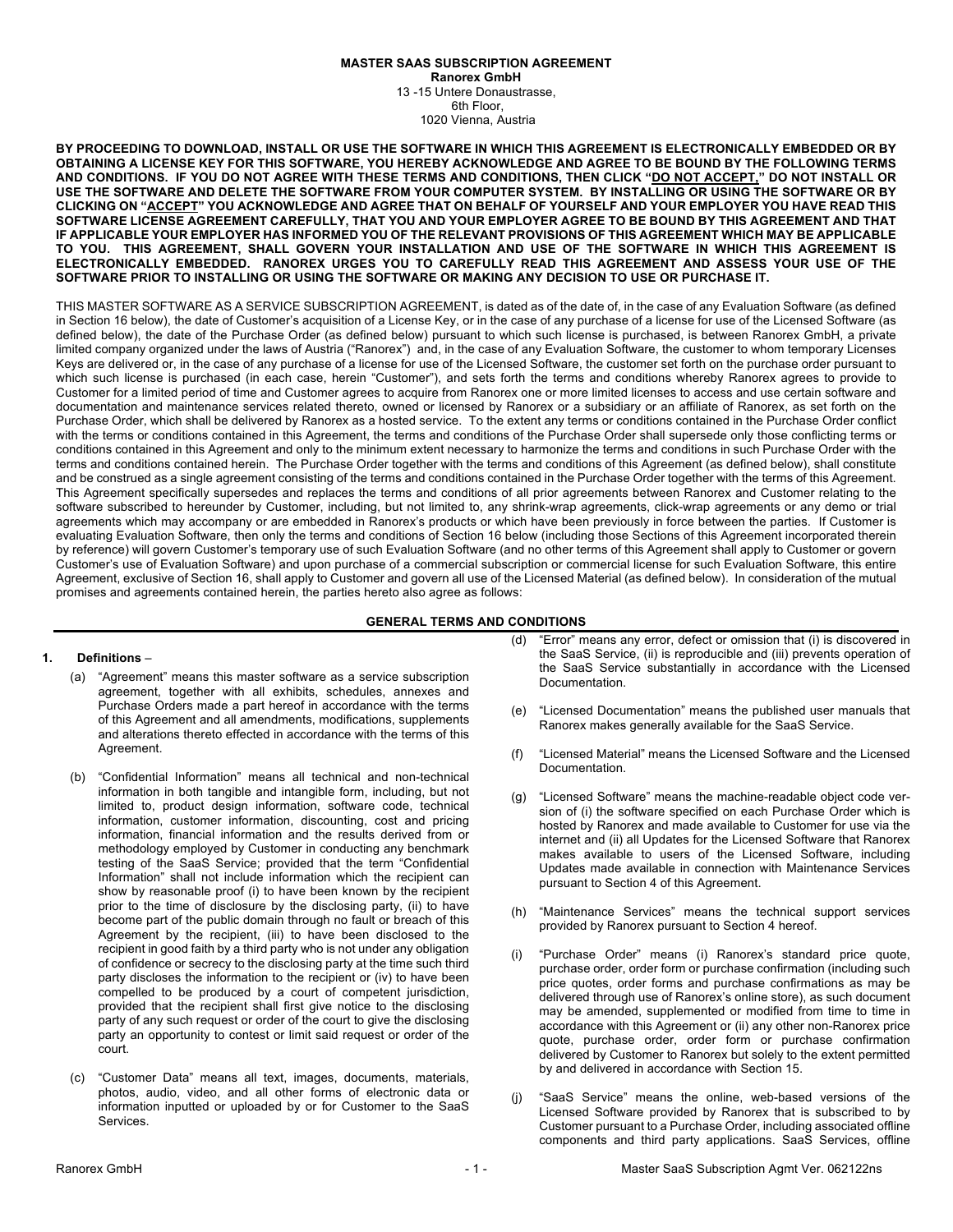components, and Third Party Applications are accessed as webbased applications unless specifically or otherwise set forth in a Purchase Order.

- (k) "Subscription Term" means, with respect to any SaaS Service, the subscription period specified on the Purchase Order pursuant to which Customer subscribed to such SaaS Service; together with all renewals thereof effected in accordance with the terms of this Agreement; provided that to the extent no such time period or duration is specified in the Purchase Order pursuant to which Customer subscribed to such SaaS Service, the period of time or duration of the subscription shall be one (1) year commencing on the date of such Purchase Order, together with all renewals thereof effected in accordance with the terms of this Agreement.
- (l) "Use" means each particular instance the Customer accesses and executes operation of the Licensed Software through use of the SaaS Service.
- (m) "User" means individuals who are authorized by Customer to use the SaaS Service, for whom subscriptions to a SaaS Service have been purchased, and who have been supplied user identifications and passwords by Customer (or by Ranorex at Customer's request). Users may include but are not limited to employees, consultants, contractors and agents of Customer, or, subject to the restrictions contained herein, third parties with whom Customer transacts business.
- (n) "Update" means any revision, enhancement, improvement or modification to or programming fix for the SaaS Service or Licensed Documentation which Ranorex makes generally available, incorporates into and makes a part of the SaaS Service or Licensed Documentation and does not separately price or market.

## **2. SAAS SERVICE & SUBSCRIPTION TYPES** –

- (a) **SaaS Service** Subject to the terms and conditions of this Agreement, including, but not limited to the applicable restrictions set forth in Section 2(b) below, and subject further to Customer's full compliance herewith and according to the scope, time period and other terms indicated on the applicable Purchase Order delivered in connection with this Agreement, Ranorex hereby grants Customer and Customer hereby accepts from Ranorex, a limited, nonexclusive, non-sublicensable (except as otherwise expressly provided in Section 17(a) below), and non-transferable (except as otherwise expressly provided in Section 17(a) below) right and license during the Subscription Term to access and use the SaaS Service in accordance with the applicable restrictions and conditions contained in this Agreement. Customer acknowledges that the only right granted by Ranorex to use the Licensed Software is via the SaaS Service as a software service hosted by Ranorex and made available to Customer via the internet. Ranorex does not grant Customer any right to install the Licensed Software on Customer's premises or on any equipment owned or controlled by Customer. Customer's right to use the SaaS Service during the Subscription Term shall extend to use by third parties under a written agreement with Customer to provide outsourcing services for Customer's own internal business operations; provided, that (i) such third parties have agreed to abide by the terms of this Agreement and (ii) Customer shall remain primarily liable for all acts and omissions by such third parties.
- (b) **Usage and Restrictions** Customer acknowledges and agrees that, as between Customer and Ranorex, Ranorex, its subsidiaries and affiliates and its licensors own and shall continue to own all right, title, and interest in and to the SaaS Service, Licensed Material and all derivatives thereof, including associated intellectual property rights under copyright, trade secret, patent, or trademark laws. This Agreement does not grant Customer any ownership interest in or to the SaaS Service or Licensed Material, but only a limited right and license to use the SaaS Service during the Subscription Term in accordance with the terms of this Agreement and each applicable Purchase Order. Customer further acknowledges and agrees that the licenses granted hereunder and the restrictions applicable to Customer's access and use of the SaaS Service will vary according to the type SaaS Service subscribed to by Customer and the type of subscription purchased by Customer. One or more of the restrictions set forth in this Section 2 may apply to the SaaS Service depending

upon the type of SaaS Service subscribed to by Customer, the type of subscription purchased and the terms contained in the applicable Purchase Order relating to the SaaS Services. Customer is encouraged to carefully review all terms and restrictions contained in this Section 2 and each Purchase Order. Customer hereby agrees to the following restrictions and conditions applicable to the SaaS Services as set forth in the Purchase Orders delivered by Customer under this Agreement:

- (i) For all SaaS Services made generally available by Ranorex on a per-User subscription basis (a "User Subscription"), Customer may Use such SaaS Service by no more than the specified number of Users for which subscriptions have been purchased, as set forth in a Purchase Order; and
- (ii) For all SaaS Services made generally available by Ranorex on a per-Use basis (a "Per-Use Subscription"), Customer may use such SaaS Service and execute the Licensed Software via the SaaS Service by no more than the number of Uses for which subscriptions have been purchased, as set forth in a Purchase Order.

Additional User subscriptions may be added during the Subscription Term for a pre-existing User Subscription. User Subscriptions are for designated Users and shall not be used or shared by more than one User but may be reassigned to new Users to replace existing Users by the Customer. In no event shall Customer access or use a Service in contravention of the foregoing restrictions applicable to such SaaS Service or any other restrictions contained in this Agreement. In no event shall Customer operate, use or access the SaaS Service or Licensed Software in contravention of the foregoing restrictions applicable to the SaaS Service or the Licensed Software or any other restrictions contained in this Agreement.

- (c) **High Risk Usage Prohibited** Customer may not use the SaaS Services for any military or nuclear-engineering purposes or software applications related thereto or in connection with any software application that is used in connection with monitoring or assessing human health without the express prior written consent of Ranorex.
- (d) **Renewal of Subscription Term** Upon expiration of each Subscription Term, unless otherwise specified in the applicable Purchase Order, all limited subscription licenses granted under this Agreement shall automatically renew for an additional Subscription Term equal to the preceding Subscription Term, and Ranorex will invoice Customer at the then-current subscription-based price for such additional Subscription Term, unless Ranorex is notified by Customer in writing within thirty (30) days from the date of receipt of Ranorex's notice of renewal that Customer elects not to renew such limited subscription license for an additional Subscription Term.
- (e) **Other Services**  All SaaS Services and Maintenance Services subscribed to by Customer shall be governed by this Agreement, together with the applicable Purchase Orders delivered hereunder. Unless otherwise agreed by the parties in writing, all professional services purchased by Customer in respect of the SaaS Services, if any, including implementation services, training services and professional services (collectively, "Ancillary Services"), shall be governed solely by a separate written mutually acceptable services agreement entered into by the parties or, in the absence of such agreement, Ranorex's standard professional services agreement, and acceptance of the SaaS Service shall not be contingent upon Customer's acceptance of any such Ancillary Services.

#### **3. REGISTRATION AND PAYMENT TERMS** –

- (a) **Registration** To use and access the SaaS Service, Customer must register with Ranorex at DesignWise.Ranorex.com by generating a username and password for each User ("Registration"). All passwords shall be personal and non-transferable. The parties shall treat all passwords and usernames generated for the purpose of Registration as Confidential Information.
- (b) **Payment** Upon delivery of a Purchase Order by Customer, Ranorex shall deliver an invoice to Customer specifying the subscription fees payable pursuant to such Purchase Order for the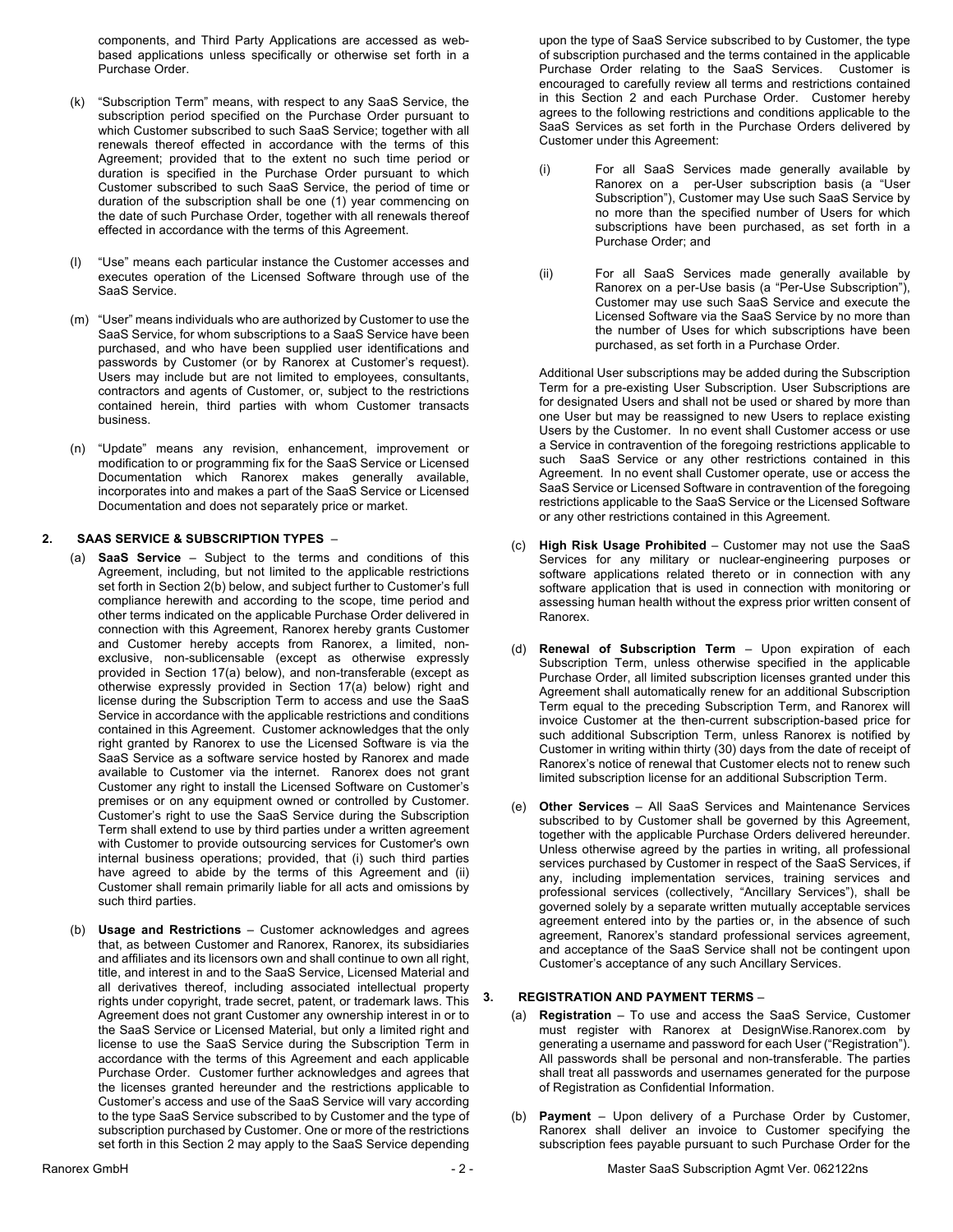Subscription Term. Customer shall pay all subscription fees specified therein within thirty (30) days of Customer's receipt of such invoice and shall pay such amount in the currency designated therein by Ranorex. In the event that Customer elects to purchase a SaaS Service online through use of Ranorex's website or online store, Customer is required to pay all fees due hereunder with a credit card, and Customer (i) shall provide Ranorex with a valid form of credit card payment at the time of such purchase and to keep all such credit card information current and accurate in respect of all renewal fees, (ii) shall promptly notify Ranorex if its credit card has changed or has been declined and (iii) hereby consents to Ranorex automatically processing and charging all fees due by Customer hereunder as they become due, including all renewal fees, to the credit card submitted by Customer. All fees payable by Customer in respect of such Ancillary Services may be separately invoiced. Customer's payment obligation with respect to all subscription fees owing hereunder shall be independent of the provision of Ancillary Services, whether or not such Ancillary Services are separately invoiced. Any late payment of any amount owing hereunder shall accrue interest at a rate equal to the lesser of (i) 15% per annum and (ii) the maximum rate permitted by law.

(c) **Taxes** – All payments referred to in this Agreement are exclusive of value added tax, sales tax and any other applicable taxes, duties or imposts which (with the exception only of those based on Ranorex's income) shall also be payable by Customer in accordance with applicable law.

**4. MAINTENANCE** – Ranorex does not warrant that the SaaS Service will operate error-free or may be used error-free. Customer's right to use the SaaS Service during the Subscription Term shall include the provision of Maintenance Services by Ranorex at no additional fee. Upon Customer's payment of the subscription fees associated with the Subscription Term purchased by Customer for the SaaS Service specified in a Purchase Order, Ranorex shall provide Maintenance Services in accordance with this Section 4 and in accordance with any additional Maintenance Services terms specified in such Purchase Order. Ranorex or its authorized representative will provide Maintenance Services for the SaaS Service during each Subscription Term. Maintenance Services includes problem determinations, reasonable problem resolutions, provisioning of software program temporary fixes and new releases. Maintenance Services shall also include the additional Maintenance Service terms expressly set forth in writing in the Purchase Order delivered by Customer, which are hereby incorporated herein by reference. Maintenance Services shall entitle Customer to receive, at no additional cost, all Updates. Ranorex shall reserves the right to update the SaaS Service at any time without notice to Customer.

#### **5. PROPRIETARY RIGHTS**

- (a) Customer shall not acquire, by virtue of this Agreement, any right or license other than as expressly provided herein. Customer shall not reproduce the SaaS Services or the Licensed Material or other confidential or proprietary information of Ranorex, except as provided in this Agreement. All proprietary rights in and to the SaaS Service, the Licensed Material and all Evaluation Software (as defined in Section 16 below), all derivatives, translations, modifications, adaptations, improvements, enhancements or developments thereof and all confidential or proprietary information of Ranorex, including without limitation, all rights under and with respect to patents, copyrights, trademarks and rights under the trade secret laws of any jurisdiction shall remain the sole property of Ranorex, its subsidiaries or affiliates or its applicable licensors, whether recognized by or perfected under applicable local law. Customer shall promptly notify Ranorex of any infringement of Ranorex's proprietary rights of which it becomes aware.
- (b) Customer shall retain ownership of all rights, title and interest in and to all Customer Data. Customer is solely responsible for obtaining all consents necessary to process any Customer Data, including any personally identifiable information inputted or uploaded into the SaaS Service or the Licensed Software by Customer or Users and Customer shall fully comply with all applicable laws governing the processing, disclosure, transmission or protection of personally identifiable information. Ranorex shall maintain appropriate administrative, physical, and technical safeguards for protection of Customer Data as set forth in the Ranorex Data Processing Agreement, which is incorporated hereby by this reference, and Ranorex's Privacy Policy, as each may be amended from time to

time, and are available on Ranorex website. For information about how we collect, use, share, or otherwise process personally identifiable information about you and your use of our SaaS Service, please see Ranorex Privacy Policy. Neither Customer nor its users shall use the SaaS Service to: (i) send, upload or otherwise transmit any Customer Data that is unlawful, threatening, abusive, harassing, tortious, defamatory, vulgar, obscene, libelous, invasive of another's privacy, hateful, or racially, ethnically or otherwise objectionable; (ii) upload or otherwise transmit, display or distribute any Customer Data that infringes any trademark, trade secret, copyright or other proprietary or intellectual property rights of any person; (iii) upload or otherwise transmit any material that contains software viruses or any other computer code, files or programs designed to interrupt, destroy or limit the functionality of any computer software or hardware or telecommunications equipment; (iv) interfere with or disrupt the SaaS Service or networks connected to the SaaS Service; or (v) violate any applicable law or regulation. Ranorex shall not (A) modify Customer Data except for the provision of the SaaS Service, (B) disclose Customer Data except as required by law or (C) access or use Customer Data except (I) in accordance with Section 13, (II) to prevent or address service or technical problems, or (III) at Customer's request in connection with the provision of the SaaS Services and Maintenance Services.

#### **6. LIMITED WARRANTIES**

- (a) **Warranty by Ranorex** Ranorex warrants to Customer that during the Subscription Term (the "Warranty Period") the SaaS Service will perform substantially as described in the accompanying Licensed Documentation. Ranorex does not warrant that (i) the SaaS Service will satisfy or may be customized to satisfy any of Customer's requirements or any other particular use or (ii) the use of the SaaS Service will be uninterrupted or error-free. Laws from time to time in force may imply warranties that cannot be excluded or can only be excluded to a limited extent. This Agreement shall be read and construed subject to any such statutory provisions.
- (b) **Remedies**  If at any time during the Warranty Period, Ranorex breaches the warranty set forth in clause (a) above, then Customer shall promptly notify Ranorex of such Error or breach and Ranorex shall (A) use all commercially reasonable efforts to correct such Error or breach within thirty (30) days of notification or (B) provide Customer within thirty (30) days of notification with a plan reasonably acceptable to Customer for correcting such Error or breach. If such Error or breach is not corrected or if a reasonably acceptable plan for correcting such Error or breach is not established within such thirty (30) day period, Customer may terminate this Agreement and Ranorex shall refund to Customer the pro rata portion of all pre-paid subscription fees actually paid by Customer for the defective SaaS Service in respect of the remaining portion of the current Subscription Term. Ranorex's obligations under this Section 6(b) shall be waived in the event such Error or breach is due to (I) any defect in or misconfiguration of Customer's computer hardware or network, (II) the failure of Customer's internet service, or (III) an unauthorized alteration, revision or configuration of the SaaS Service or to Customer's computer system by Customer or its employees. Customer acknowledges that this Section 6(b) sets forth Customer's sole and exclusive remedy, and Ranorex's and its authorized representatives' sole and exclusive liability, for any breach of warranty, Error or failure of the SaaS Service to function properly.
- (c) **Warranty by Customer**  Customer warrants to Ranorex that Customer shall not (i) use the SaaS Service to process, store or transmit infringing, libelous, or otherwise unlawful or tortious material, or to use, copy, modify, process, store or transmit material in violation of third-party privacy rights, (ii) use the SaaS Service to transmit advertisements, viruses, worms, time bombs, Trojan horses or other harmful or malicious code, files, scripts, agents or programs, or (iii) attempt to gain authorized access to the SaaS Service, the Licensed Software or the related systems or networks used to maintain the SaaS Service.
- (d) **Third Party Websites**. Ranorex may include in the SaaS Service links to other sites on the internet that are owned and operated by third parties, including other affiliates or customers of Ranorex (all such internet sites, "Third Party Sites"). Customer acknowledges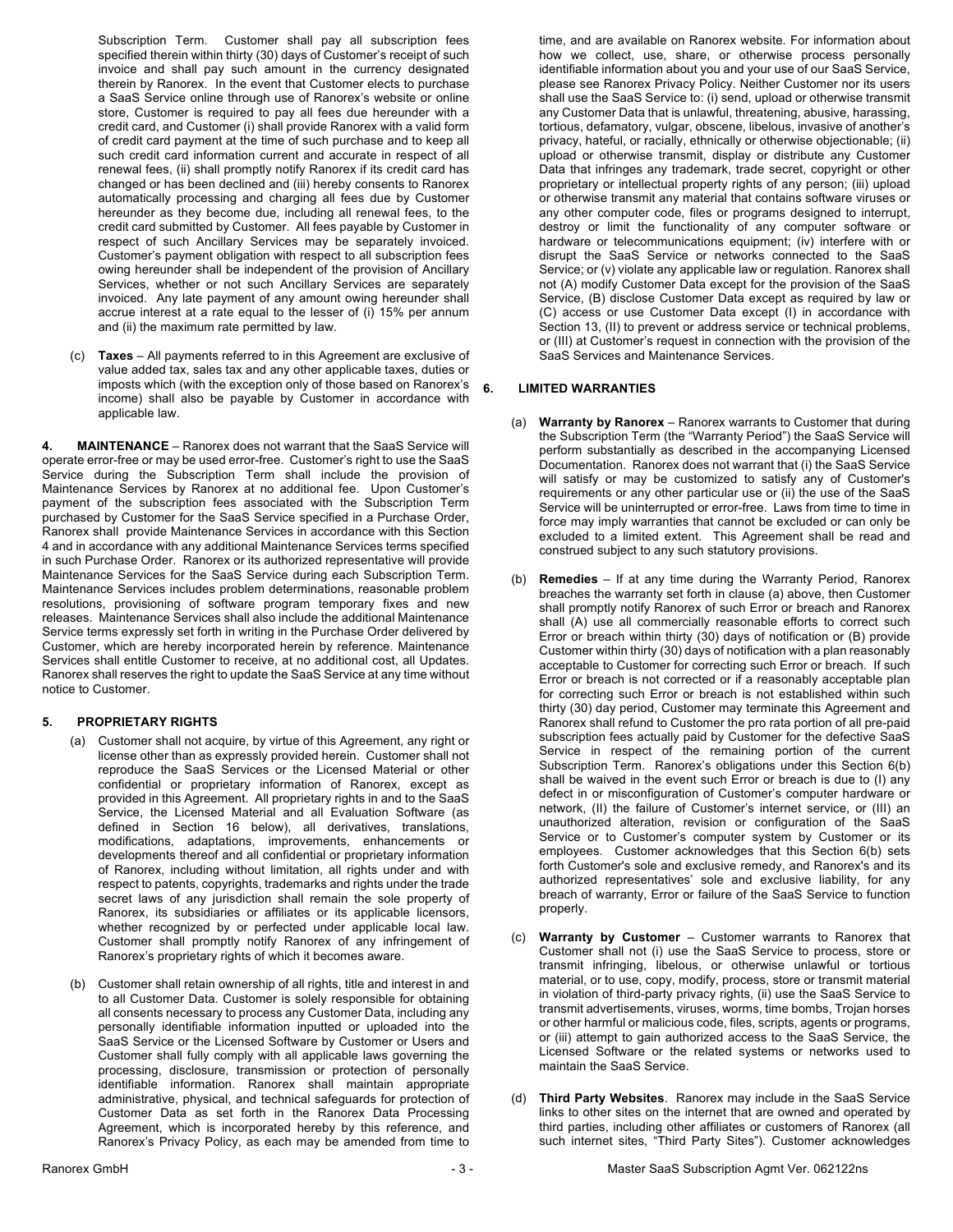that Ranorex is not responsible for the availability of, or the content located on or through, any Third Party Sites. Customer's use of Third Party Sites is subject to the terms of use and privacy policies of each such Third Party Site, and Ranorex is not responsible for the products, services or content offered or made available on any Third Party Site.

**(e) Disclaimer – EXCEPT AS EXPRESSLY PROVIDED IN THIS AGREEMENT, ALL WARRANTIES, REPRESENTATIONS, INDEMNITIES AND GUARANTEES WITH RESPECT TO THE SAAS SERVICE AND THE LICENSED MATERIAL, WHETHER EXPRESS OR IMPLIED, ARISING BY LAW, CUSTOM, PRIOR ORAL OR WRITTEN STATEMENTS BY RANOREX OR ITS AUTHORIZED REPRESENTATIVES OR OTHERWISE (INCLUDING, BUT NOT LIMITED TO ANY WARRANTY OF MERCHANTABILITY OR FITNESS FOR PARTICULAR PURPOSE) ARE HEREBY OVERRIDDEN AND DISCLAIMED.**

## **7. INDEMNITY**

- (a) **Indemnity by Ranorex** Subject to this Section 7 and Section 8 below, Ranorex agrees during the Subscription Term to indemnify, defend and hold harmless Customer from and against all claims, damages, losses, liabilities and expenses (including, but not limited to, reasonable attorneys' fees) arising out of any claim by a third party asserting that the SaaS Service, the Licensed Material or any of Customer's use thereof, infringes upon any third party's patent, copyright or trademark, provided that (i) Customer promptly notifies Ranorex in writing no later than thirty (30) days after Customer's notice of any potential claim, (ii) Customer permits Ranorex to defend, compromise or settle the claim, and provided further that no settlement intended to bind Customer shall be made without Customer's prior written authorization and (iii) Customer gives Ranorex all available information, reasonable assistance, and authority to enable Ranorex to do so.
- (b) **Alternative Remedy** If a claim described in Paragraph 7(a) may or has been asserted, Customer will permit Ranorex, at Ranorex's option and expense, to (i) procure the right to continue using the SaaS Service during the current Subscription Term or (ii) replace or modify the SaaS Service or the Licensed Material to eliminate the infringement while providing functionally equivalent performance. If neither of the foregoing remedies are practicable then Customer may terminate this Agreement and Ranorex shall refund to Customer the pro rata portion of all pre-paid subscription fees actually paid by Customer for such SaaS Service in respect of the remaining portion of the current Subscription Term.
- **(c) Limitation** Ranorex shall have no indemnity obligation to Customer hereunder if the violation or infringement claim results from (i) a correction or modification of the SaaS Service or Licensed Material not provided by Ranorex or its authorized representative, (ii) the combination of the SaaS Service with other non-Ranorex software or services, (iii) Customer's failure to obtain all consents and licenses necessary to process the Customer Data processed by Customer using the SaaS Service or (iv) continuing the allegedly infringing activity after receiving written notice of such infringement claim from Ranorex.
- **(d) Indemnity by Customer**  Customer shall defend Ranorex against all claims, damages, losses, liabilities and expenses (including, but not limited to, reasonable attorneys' fees) arising out of any claim by a third party asserting that the Customer Data or the Customer's processing of Customer Data through use of the SaaS Service infringes upon or misappropriates any third party's patent, copyright, trademark or other intellectual property right or violates any third party data privacy laws, provided that (i) Ranorex promptly notifies Customer in writing no later than thirty (30) days after Ranorex's notice of any potential claim, (ii) Ranorex permits Customer to defend, compromise or settle the claim, and provided further that no settlement intended to bind Ranorex shall be made without Ranorex's prior written authorization and (iii) Ranorex gives Customer all available information, reasonable assistance, and authority to enable Customer to do so.

## **8. NO CONSEQUENTIAL DAMAGES – UNDER NO CIRCUMSTANCES WILL EITHER PARTY, THEIR RESPECTIVE AFFILIATES OR ANY OF THEIR RESPECTIVE AUTHORIZED REPRESENTATIVES BE LIABLE FOR**

**ANY CONSEQUENTIAL, INDIRECT, SPECIAL, PUNITIVE, EXEMPLARY OR INCIDENTAL DAMAGES, WHETHER FORESEEABLE OR UNFORE-SEEABLE, BASED ON CLAIMS BY THE OTHER PARTY OR ANY THIRD PARTY (INCLUDING, BUT NOT LIMITED TO, CLAIMS FOR LOSS OF DATA, GOODWILL, PROFITS, USE OF MONEY OR USE OF THE LICENSED MATERIALS, INTERRUPTION IN USE OR AVAILABILITY OF DATA, STOPPAGE OF OTHER WORK OR IMPAIRMENT OF OTHER ASSETS), ARISING OUT OF BREACH OF EXPRESS OR IMPLIED WAR-RANTY, BREACH OF CONTRACT, MISREPRESENTATION, NEG-LIGENCE, STRICT LIABILITY IN TORT OR OTHERWISE, EXCEPT ONLY IN THE CASE OF PERSONAL INJURY WHERE AND TO THE EXTENT THAT APPLICABLE LAW REQUIRES SUCH LIABILITY. IN NO EVENT WILL THE AGGREGATE LIABILITY INCURRED BY RANOREX, ITS AFFILIATES OR ANY OF THEIR RESPECTIVE AUTHORIZED REPRESENTATIVES IN ANY ACTION OR PROCEEDING EXCEED THE TOTAL AMOUNT ACTUALLY PAID BY CUSTOMER DURING THE CURRENT SUBSCRIPTION TERM FOR THE SPECIFIC LICENSED SOFTWARE THAT DIRECTLY CAUSED THE DAMAGE.**

# **9. CONFIDENTIALITY**

- (a) **Confidentiality.** Customer acknowledges that the SaaS Service and the Licensed Materials incorporate confidential and proprietary information developed or acquired by or licensed to Ranorex and that all results of testing of the SaaS Service, whether performed by Customer or another third party, are confidential. In no event will Customer publish or disclose the results of any testing or performance specifications of the SaaS Services without Ranorex's express prior written consent. A party that receives Confidential Information (the "Receiving Party") from the other party (the "Disclosing Party") shall not: (i) export or re-export (within the meaning of US laws or other export control laws or regulations) any Confidential Information, except in strict compliance with US laws; (ii) reverse engineer any Confidential Information; or (iii) disclose or make available the Disclosing Party's Confidential Information to any of the Receiving Party's employees, agents, contractors or consultants or to any third parties, except those that have agreed in writing to be bound by terms and conditions substantially similar to, and no less restrictive with respect to limitations on use and disclosure, than those contained in this Agreement and each of which have a "need to know" in order to carry out the purposes set forth in this Agreement. Each party shall take all reasonable precautions necessary to safeguard the confidentiality of all Confidential Information disclosed by the other party, including those precautions (A) taken by the disclosing party to protect its own Confidential Information and (B) which the disclosing party or its authorized representative may reasonably request from time to time. Neither party shall allow the removal or defacement of any confidentiality or proprietary notice placed on the Confidential Information disclosed by the disclosing party. The placement of copyright notices on Confidential Information shall not constitute publication or otherwise impair their confidential nature of such information.
- **(b) Disclosure**  If an unauthorized use or disclosure of the disclosing party's Confidential Information occurs within the recipient party's enterprise, the recipient party will immediately notify the disclosing party or its authorized representative and take, at recipient party's expense, all steps which may be available to recover such Confidential Information and to prevent its subsequent unauthorized use or dissemination.

**10. TERMINATION** – Customer's right to access and use a SaaS Service will automatically terminate upon expiration or termination of the Subscription Term for such SaaS Service. In addition to the termination rights afforded Customer in Sections 6(b) and 7(b) hereof, upon 30-days prior written notice to Ranorex, Customer may terminate this Agreement and all subscriptions purchased hereunder; provided, however, that Customer shall not be entitled to any refund or credit (except as otherwise expressly set forth in Sections 6(b) and 7(b) of this Agreement) of any amounts paid by Customer or a release from or cancellation, waiver or novation of any amounts payable or promised to be paid by Customer hereunder and all such amounts payable or promised to be paid by Customer in respect of the remaining portion of the current Subscription Term shall automatically accelerate, become immediately due and payable and shall survive termination of this Agreement. If Customer or any of Customer's employees, consultants, authorized representatives or permitted third parties breach any term or condition of this Agreement, Ranorex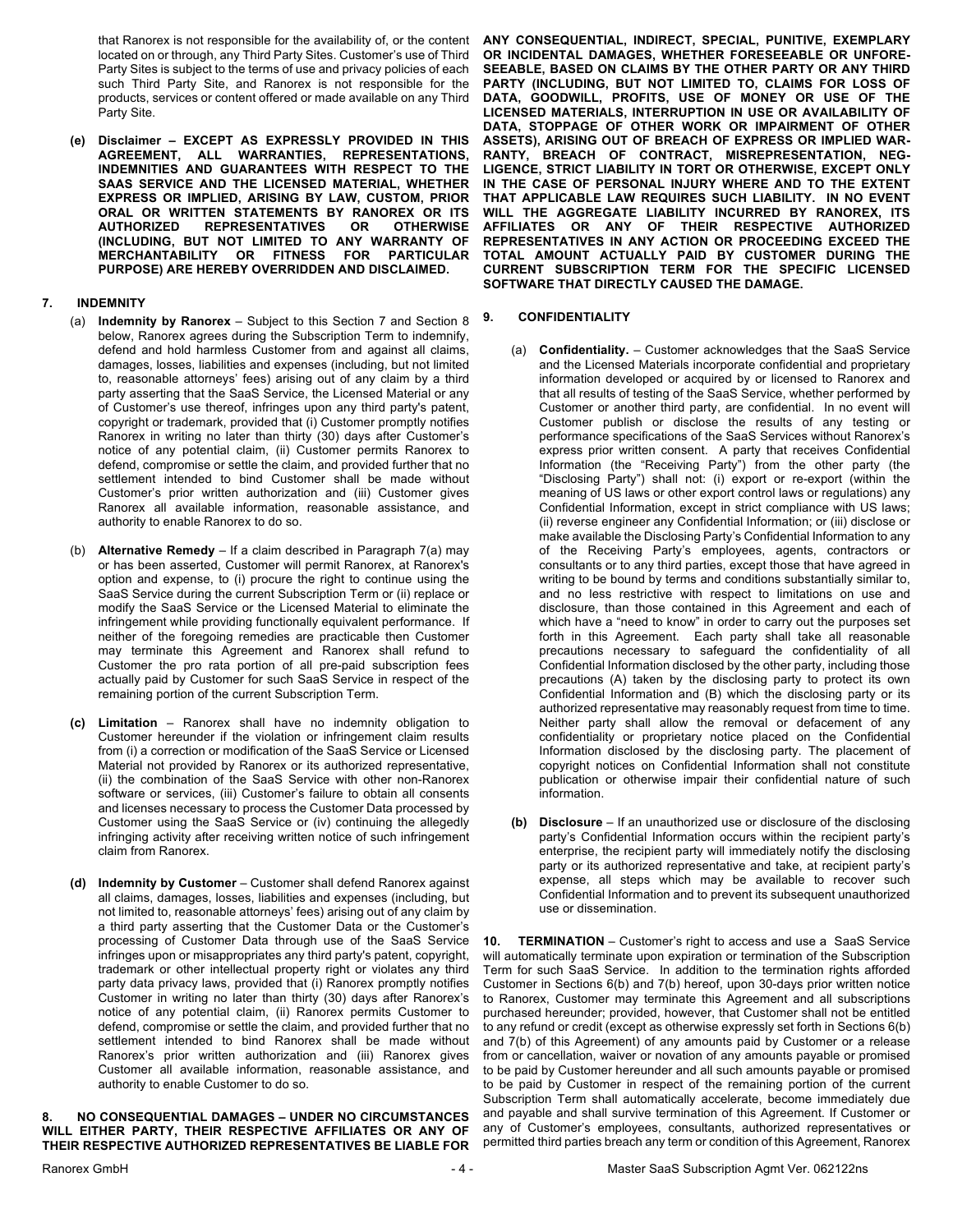may terminate this Agreement, without judicial or administrative resolution or obligation to refund and all amounts payable or promised to be paid by Customer in respect of the remaining portion of the current Subscription Term shall automatically accelerate, become immediately due and payable and shall survive termination of this Agreement. This Agreement will terminate automatically if Customer ceases to do business, becomes insolvent, goes or is put into receivership or liquidation, passes a resolution for its winding up (other than for the purpose of reconstruction or amalgamation) or for any of the foregoing, makes an arrangement for the benefit of its creditors, enters into bankruptcy, suspension of payments, moratorium, reorganization or any other proceeding that relates to insolvency or protection of creditors' rights or takes or suffers any similar action in consequence of debt. Upon the termination of this Agreement for any reason, all rights granted to Customer hereunder will cease, and Customer will promptly (A) cease access to and use of the SaaS Service and purge any Licensed Software and any related Updates from all of Customer's computer systems, storage media and other files, (B) destroy the Licensed Documentation and all copies thereof and (C) deliver to Ranorex an affidavit certifying that Customer has complied with these termination obligations. The provision of Sections 1, 3(a), 3(b), 8 through 15 and 17 shall survive the termination of this Agreement.

**11. U.S. EXPORT RESTRICTIONS** – Customer acknowledges that the Licensed Materials and all related technical information, documents and materials are subject to export controls under the U.S. Export Administration Regulations. Customer covenants and agrees to comply with all import and export control regulations of the United States with respect to the Licensed Material. Customer acknowledges that it may not re-export or divert the Licensed Material or any related technical information, document or material, or direct derivatives thereof, to any country set forth on the U.S. Department of Commerce's list of State Sponsors of Terror (currently, Cuba, Iran, North Korea, Sudan and Syria), including any future changes to the government's list of State Sponsors of Terror.

**12. EQUITABLE RELIEF** – The parties recognize that Sections 5, 9, 11 and 13 are necessary for the protection of the business and goodwill of the parties and are considered by the parties to be reasonable for such purpose. The parties agree that any breach of such Sections would cause the other party substantial and irreparable damage and therefore, in the event of any such breach, in addition to other remedies which may be available, the nonbreaching party shall have the right to seek specific performance and other injunctive and equitable relief in a court of law.

**13. REPORTING, COMPLIANCE & AUDIT**– Ranorex reserves the right to gather data on usage of the SaaS Service by Customer, including server IP addresses, email addresses of Users, domain counts, the number of Uses, the quantity/volume of Customer Data, and applications processed and other information deemed relevant, to ensure that the SaaS Service is being used in accordance with the terms of this Agreement. Customer hereby consents to Ranorex gathering and processing such usage information and agrees not to block, electronically or otherwise, the transmission of data required for compliance with this Agreement. Any unauthorized use of the SaaS Service by Customer or other use by Customer in violation of the restrictions contained in this Agreement shall be deemed a material breach of this Agreement. In addition to the foregoing, within ten (10) business days of Customer's receipt of Ranorex's written request, Customer shall provide to Ranorex a written report certifying to Ranorex the number of users of the SaaS Service, the identity of the Users, the total number of Uses, the quantity of Customer Data or applications processed using the SaaS Service, in each case for the time period so specified in Ranorex's written request, together with such other information as may be requested by Ranorex and necessary to confirm Customer's compliance with the terms of this Agreement. The auditing, reporting and certification rights and obligations set forth in this Section 13(a) shall survive termination of this Agreement for a period of eighteen months.

**14. ENFORCEABILITY** – If for any reason a court of competent jurisdiction finds any provision of this Agreement, or portion thereof, to be unenforceable, void, invalid or illegal, that provision shall be enforced to the maximum extent permissible so as to effect the intent of the parties, and the remainder of this Agreement shall continue in full force and effect.

## **15. ENTIRE AGREEMENT**

(a) Customer acknowledges that it has read this Agreement, understands it and agrees to be bound by its terms. Customer and Ranorex further agree that, subject to clause (b) below, this Agreement, together with all Purchase Orders delivered in

connection herewith and all exhibits, schedules and annexes hereto, is the complete and exclusive statement of the agreement between Customer and Ranorex and supersedes all proposals, oral or written, and all other communications between the parties relating to the subject matter of this Agreement, including any shrink-wrap agreements, click-wrap agreements or demo or trial agreements which may accompany or be embedded in the SaaS Service or the Licensed Material or which may have been previously in force between the parties. Subject to clause (b) below, this Agreement may not be amended, modified, supplemented or altered except by a written agreement that is signed by both parties.

**(b) UNDER NO CIRCUMSTANCES MAY THE TERMS OF THIS AGREEMENT OR ANY RANOREX PURCHASE ORDER BE AMENDED, MODIFIED, SUPPLEMENTED, ALTERED, SUPERSEDED OR REPLACED BY ANY NON-RANOREX INVOICE OR NON-RANOREX PURCHASE ORDER OR OTHER SIMILAR INSTRUMENT DELIVERED BY CUSTOMER TO RANOREX. EACH PARTY ACKNOWLEDGES AND AGREES THAT, SOLELY AS A CONVENIENCE TO CUSTOMER AND ONLY FOR CUSTOMER'S INTERNAL ACCOUNTING PROCEDURES, CUSTOMER MAY DELIVER TO RANOREX A CUSTOMER INVOICE OR CUSTOMER PURCHASE ORDER OR OTHER SIMILAR DOCUMENT FOR ANY TRANSACTION CONTEMPLATED HEREUNDER AND THAT NO ACTION BY RANOREX, INCLUDING RANOREX'S DELIVERY OF THE SAAS SERVICES OR ANY LICENSED MATERIALS OR ACCEPTANCE OF PAYMENT, SHALL BE DEEMED TO BE ACCEPTANCE OF ANY OF THE TERMS OR CONDITIONS CONTAINED IN SUCH CUSTOMER INVOICE OR CUSTOMER PURCHASE ORDER OR OTHER SIMILAR INSTRUMENT AND SUCH TERMS AND CONDITIONS SHALL BE VOID AND OF NO FORCE OR EFFECT, UNLESS ACCEPTED BY RANOREX PURSUANT TO A WRITTEN INSTRUMENT SIGNED BY BOTH PARTIES.**

#### **16. TRIAL LICENSE**

- (a) If Customer is evaluating Evaluation Software (as defined below), then only the terms and conditions of this Section 16 (including those Sections of this Agreement incorporated in this Section 16 by reference) will govern Customer's temporary use of such Evaluation Software (and no other terms of this Agreement shall apply to Customer or govern Customer's use of Evaluation Software) and upon purchase of a commercial license or commercial subscription for such Evaluation Software, this entire Agreement, exclusive of this Section 16, shall apply to Customer and govern all use of the SaaS Service and the Licensed Material.
- (b) Ranorex is the owner and provider of certain proprietary software and documentation that Customer may request to use, from time to time, on a temporary basis for the sole purpose of testing and evaluating such software prior to purchasing a commercial subscription for such software ("Evaluation Software"). All access and usage of Evaluation Software by Customer requires a temporary User generated username and password ("Trial Registration") and Customer is only permitted to use Evaluation Software during the term identified on Ranorex's website (the "Trial Term").
- (c) Evaluation Software is provided to Customer solely for evaluation purposes for Customer's own testing and evaluation purposes (an "Evaluation") and upon Trial Registration Ranorex hereby grants Customer a non-transferable, nonexclusive, limited license to access and use the Evaluation Software for such Evaluation during the period commencing on the date Customer first accesses the Evaluation Software and ending on the expiration of the Trial Term (including any extensions thereof authorized by Ranorex, the "Evaluation Period"). Evaluation Software may be used by Customer solely for Customer's internal evaluation purposes and may not be used for any commercial purpose or any purpose for which Customer charges any third party a fee. Customer agrees not to cause or permit the reverse engineering, disassembly, modification, translation or decompilation of any Evaluation Software. Customer shall not copy the Evaluation Software or create or develop any derivative software based upon the Evaluation Software.
- (d) Customer acknowledges that all Evaluation Software incorporates confidential and proprietary information developed or acquired by or licensed to Ranorex and that all results of testing of the Evaluation